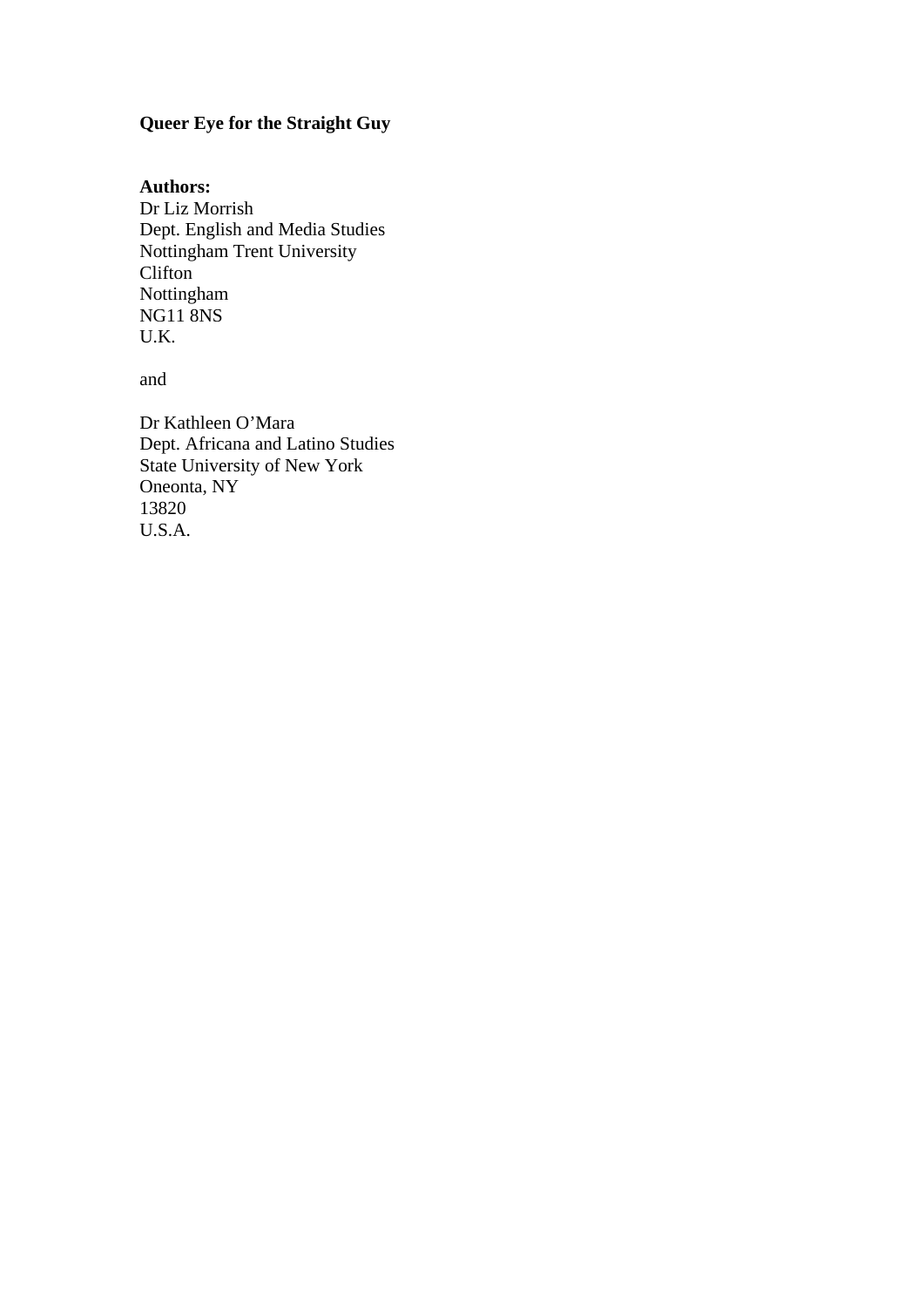## **Biographical Statements**

Dr Liz Morrish is Subject Leader of Linguistics at Nottingham Trent University. She is interested in the discursive negotiation of lesbian and gay sexual identity, the language of outing and the intersections of Linguistics and Queer Theory.

Dr Kathleen O'Mara is Chair of the Africana & Latino Studies Department and affiliated with the departments of History and Women's & Gender Studies at the State University of New York at Oneonta. Her recent research has focused on youth: the performance of sexual identity by queer youth of color, and the negotiation of social identity by Somali refugees.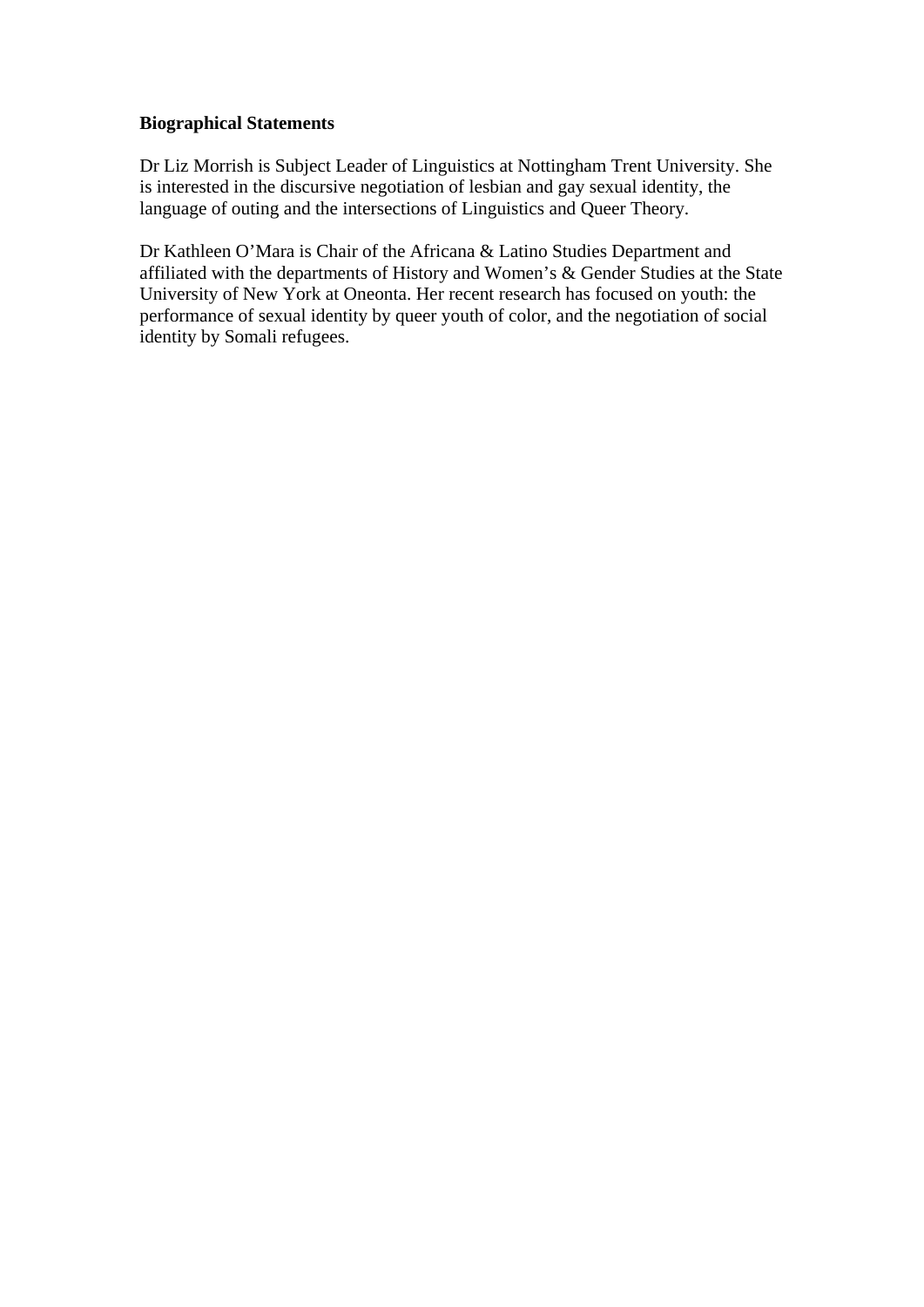### **Queer Eye for the Straight Guy**

### **Introduction**

Queer Eye for the Straight Guy was a new take on the reality/makeover show which drew large audiences in the US during the rainy summer of 2003. A predictable media controversy followed mere visibility of gay men on national television. However, at no point in any of the shows is either heterosexuality or masculinity under assault. Rather, as we will argue in this essay, the reverse.

Each episode shows five gay men (the Fab Five) darting, Mission Impossible style, to the rescue of some, middle-class straight man, aged from his mid-twenties to early forties. The emergency is created by the subject's life of impaired taste, poor organization and slovenliness. The Fab Five resolve to rebuild him from components which together the cast provides, namely grooming, culture, interior design, fashion and food. The subjects' apartments are tidied, sanitized, sorted and the gay men perform fashion triage while coaching their novice towards some romantic denouement such as a proposal of marriage, a 'big boy date' or a dinner party to impress the woman he admires. The five sit around with wine observing this finale via CCTV link as their charge, newly emboldened, woos his lover.

Although many of the essentials of makeover shows like British television's Life Laundry and How Clean is Your House? are present, there is none of the usual censoriousness or authoritarianism. The gay men in Queer Eye are humorous, sarcastic, but also indulgent and patient with their charges, and the whole show functions as a carnivalesque assault on traditional assumptions about masculinity and sexuality, while operating superficially with a set of comforting stereotypes about gay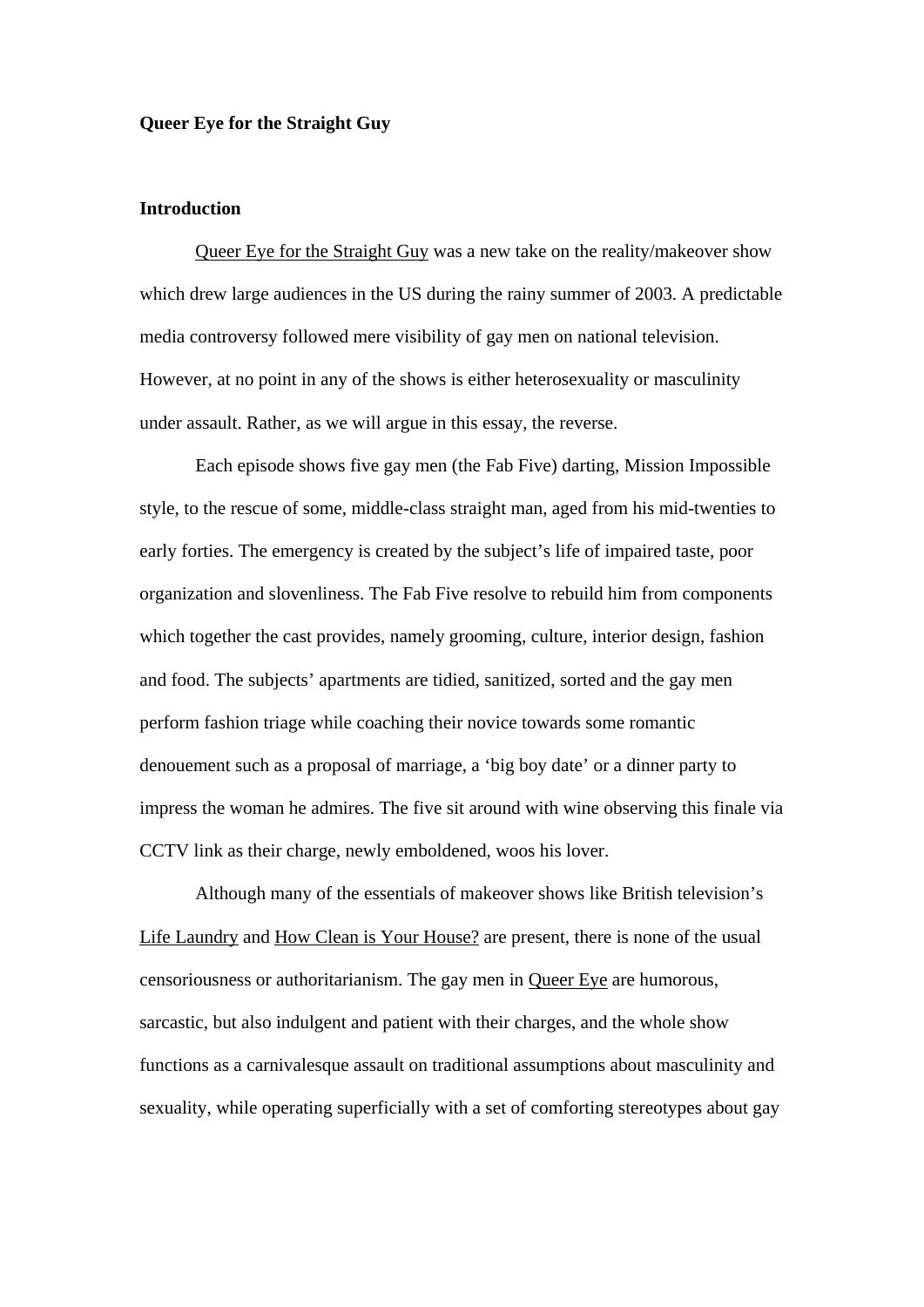men. This essay outlines the way in which the text imparts these presumptions and then subverts, inverts and confounds them.

#### **Confirming and subverting the stereotypes**

Throughout each show there are both linguistic and paralinguistic performances of gay male identity; its juxtaposition with a rather blundering straight masculinity reinforces the former, and also allows a more sophisticated performance of alternative masculinity to emerge in the case of the straight male case study in each episode. At the beginning of each show, the Fab Five are shown clowning around the apartment of their bemused and disoriented straight subject. They swarm flamboyantly over his (and his wife/girlfriend's) most intimate possessions, shrieking at the fashion violations or abhorrent décor choices. The straight men are, without exception, slobs. We are privy to hairballs under the sofa cushions, bathtubs which require a paint scraper; as Ted remarks, "all the culture in the house is in the refrigerator or on the shower curtain."

Gay identity is performed by means of the citational gender transgressions envisaged by Judith Butler. We hear swooping pitch ranges and the wide intonation contours of men whose self-expression is unencumbered by the precepts of hegemonic masculinity. Carson flirts amiably and continuously with all of his disciples, but while all of the Fab Five can camp it up for the opening and denouement scenes, the others are essentially straight-acting romantics, eschewing risqué comments (Kyan, Jai , Ted and Thom, though in a couple shows Blair substitutes for Jai). Many of the discourse choices are congruent with gay male identity: clothing is 'couture', "this place is tragic", declaims Jai, while Carson announces: "we're going to show you the way of the gay". And of course the show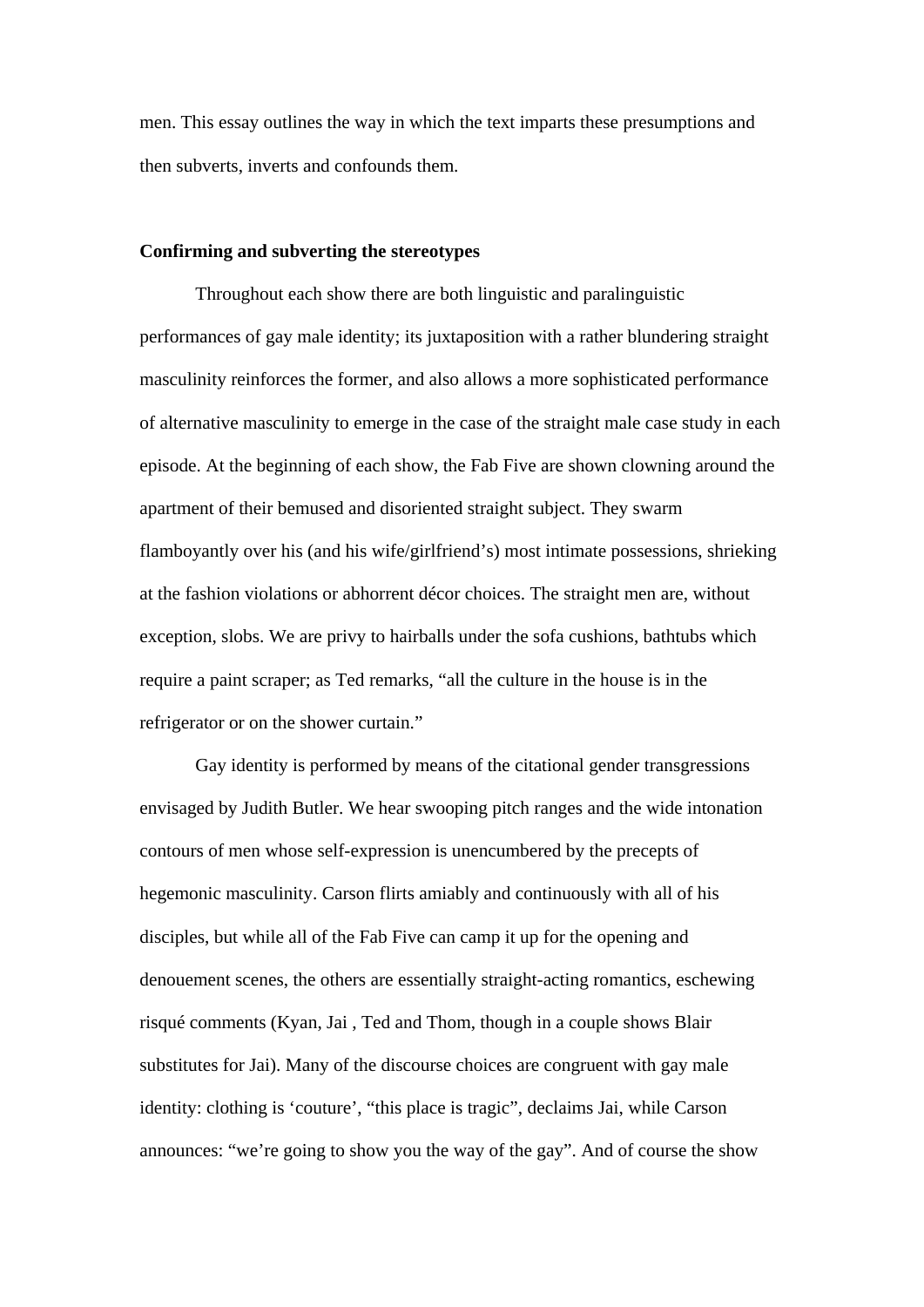does presuppose that gay men are the arbiters of good taste; the Fab Five are superbly dressed and confident gay men. They care about domestic detail – color schemes, furniture, the thread count of their linens etc. But in fact, most of what they supply is rather obvious and accessible knowledge: how to shave, spray cologne, barbecue lamb, coordinate towels, get a manicure, use leaf tea for flavor, black and white coordinated clothing for elegance.

"The way of the gay" turns out to refer exclusively to a middle class style and domestic aptitude, because at all times the straight man's choice of object of desire is acknowledged. Some of the men, we learn almost incidentally, are actually married or live with women who are portrayed as the inspiration for the makeover, but remain in the rear view mirror until the denouement - this is a show about male bonding. And here another convention is endorsed: men will only pay attention to the opinions and prescriptions of other men. We must assume then, that the consort's chidings have been disregarded, and she has been obliged to summon an unconventional form of patriarchal supremacy. The straight female contingent of the show's audience must wonder how they might also supercede male intransigence.

The stereotype most cheerfully demonstrated by Queer Eye is that gay men are obsessed with sex. Carson is the most lethally witty and lasciviously-minded, but like the others, he observes boundaries occasioned by the slight awkwardness of the gaystraight culture clash. Noticing the headboard mirrors in the bedroom, he chants, "mirror, mirror on the wall, am I big or am I small? And recommending to an African American man, he declaims, "clean white underwear – it'll make your skin pop…and maybe something else!" Occasionally Carson pushes the comfort levels of some of the straight men but it is through the device of humor and queenly ridicule that Carson constructs gay identity and deconstructs the uncontested certainties of straight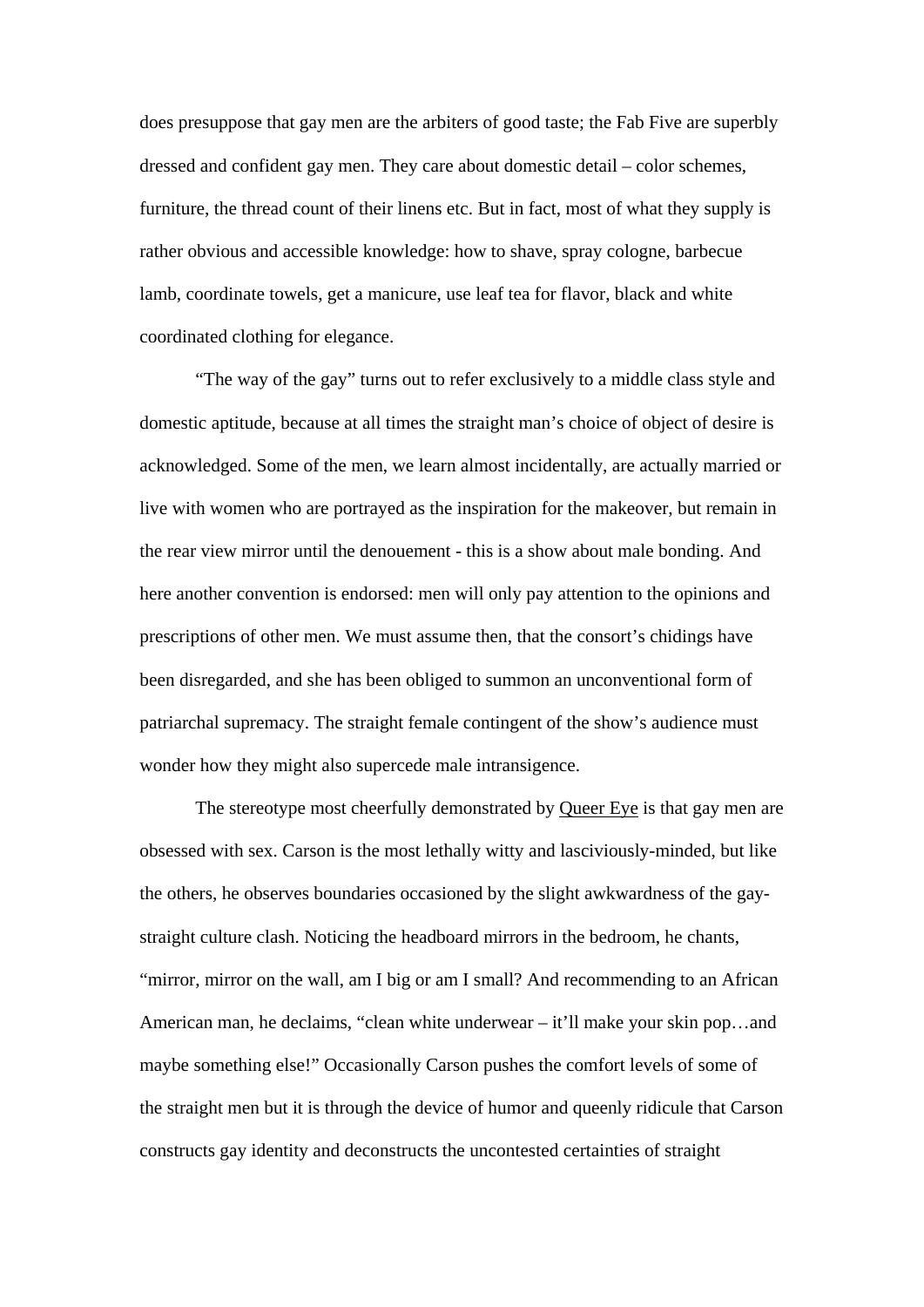masculinity. He expresses mock surprise when one subject confesses, that, no – he doesn't have a complete inventory of his couture, nor does he take polaroids of all his outfits, to avoid repetition in a 30 day period. He casts derision at straight men's inattentiveness to excess back hair, by remarking, "people will think it's angora", and booking the unfortunate into a waxing parlor.

In an apparent refutation of declared straight male norms, we see that Queer Eye's subjects can be comfortable with five exhilaratingly gay men, appreciate their difference and respect their opinions. At least, by the end, if not initially. Very few seem discomforted by openly affectionate gay men, swarming around their apartments, parading in their girlfriends' clothes. Just a few anxieties are voiced. One man asks a playful Carson "did you put the gay on me?" while another quizzes, "what are they doing back at my apartment?" Ted answers, "They've probably loaded up a spray gun and painted the whole place pink".

But the straight men are at their most relaxed and confident at the finale. In the most profound inversion of assumptions we learn that gay men can construct conventional masculinity better than straight men. Their charges are not dragged up or feminized – they are 'manscaped'. As well as new slenderizing 'couture', the men have haircuts, manicures, waxes, spas, shaves and moisture treatments. And they cut better masculine figures as a result. The five gay men, paradoxically can make a straight man feel more confident in his masculinity and heterosexuality. And the women, inevitably, love the finished project, giving us yet another set of contradictions: gay men know the secrets of pleasing women better than straight men, and straight men want to please women in their dress, décor and provision of food. The underlying problematic of the show is that that all heterosexual women are presumed uniform in their preferences regarding "their" men, and all those featured